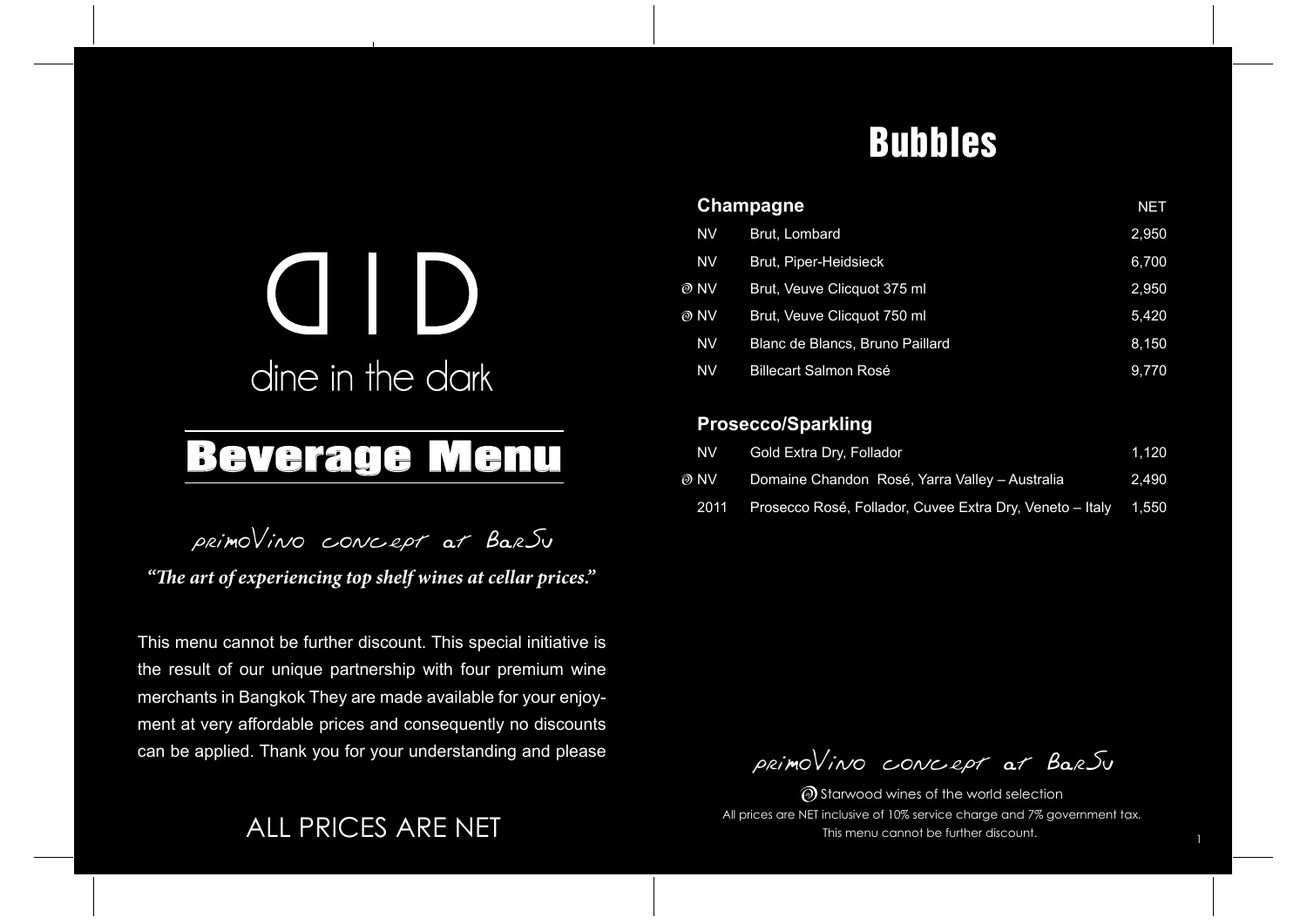$\odot$  Starwood wines of the world selection All prices are NET inclusive of 10% service charge and 7% government tax. This menu cannot be further discount.

2 3 This menu cannot be further discount. **W** Starwood wines of the world selection All prices are NET inclusive of 10% service charge and 7% government tax.

primoVino concept at BarSu primoVino concept at BarSu

## New World - Whites

### **Australia**

| 2011 Chardonnay, Bin 65, South Eastern, Lindemans                                             | 1,770 |
|-----------------------------------------------------------------------------------------------|-------|
| <b>D</b> 2012 Chardonnay, Domain Chandon, Yarra Valley                                        | 2,740 |
| Riesling, Polish Hill, Clare Valley, Grosset<br>2010                                          | 3,060 |
| Sauvignon Blanc, Semillion, Cape Mentelle, Margaret River 2,740<br>$\mathfrak{D}$ 2013 $\Box$ |       |
| ම 2008<br>Verdelho, De Borteli, New South Wales                                               | 1,550 |

### **New Zealand**

| 2008         | Chardonnay, Craighall, Martinborough, Ata Rangi | 2,240 |
|--------------|-------------------------------------------------|-------|
| $\odot$ 2010 | Chardonnay, Cloudy Bay, Marlborough             | 4,710 |
| 2011         | Sauvignon Blanc, Marlborough, Sileni            | 2,470 |
| 2011         | Sauvignon Blanc, Martinborough, Ata Rangi       | 1,650 |
| $\odot$ 2012 | Sauvignon Blanc, Cloudy Bay, Marlborough        | 4,480 |

## Rose

| 2012 Cipresseto Rosé, Antinori, Italy       | 1.530 |
|---------------------------------------------|-------|
| 2011 Merlot, Michel Lynch, Bordeaux, France | 1.460 |
|                                             |       |

## Sweet Wines

| Moscato, Yellowtail, Australia                                  | 1,630 |
|-----------------------------------------------------------------|-------|
| Moscato d'Asti Bosc D'La Rei Batasiolo, Italy                   | 2,360 |
| Moscato Kabir, Donnafugata, Italy                               | 3,420 |
| Muscat de Beaune de Venise                                      | 1,530 |
| Muscat, Humburg, Napa Valley, USA 500ml                         | 2,240 |
| Dolce Sandi Bianco Aromatico Spumonte, Villa Sandi, Italy 1,970 |       |
|                                                                 |       |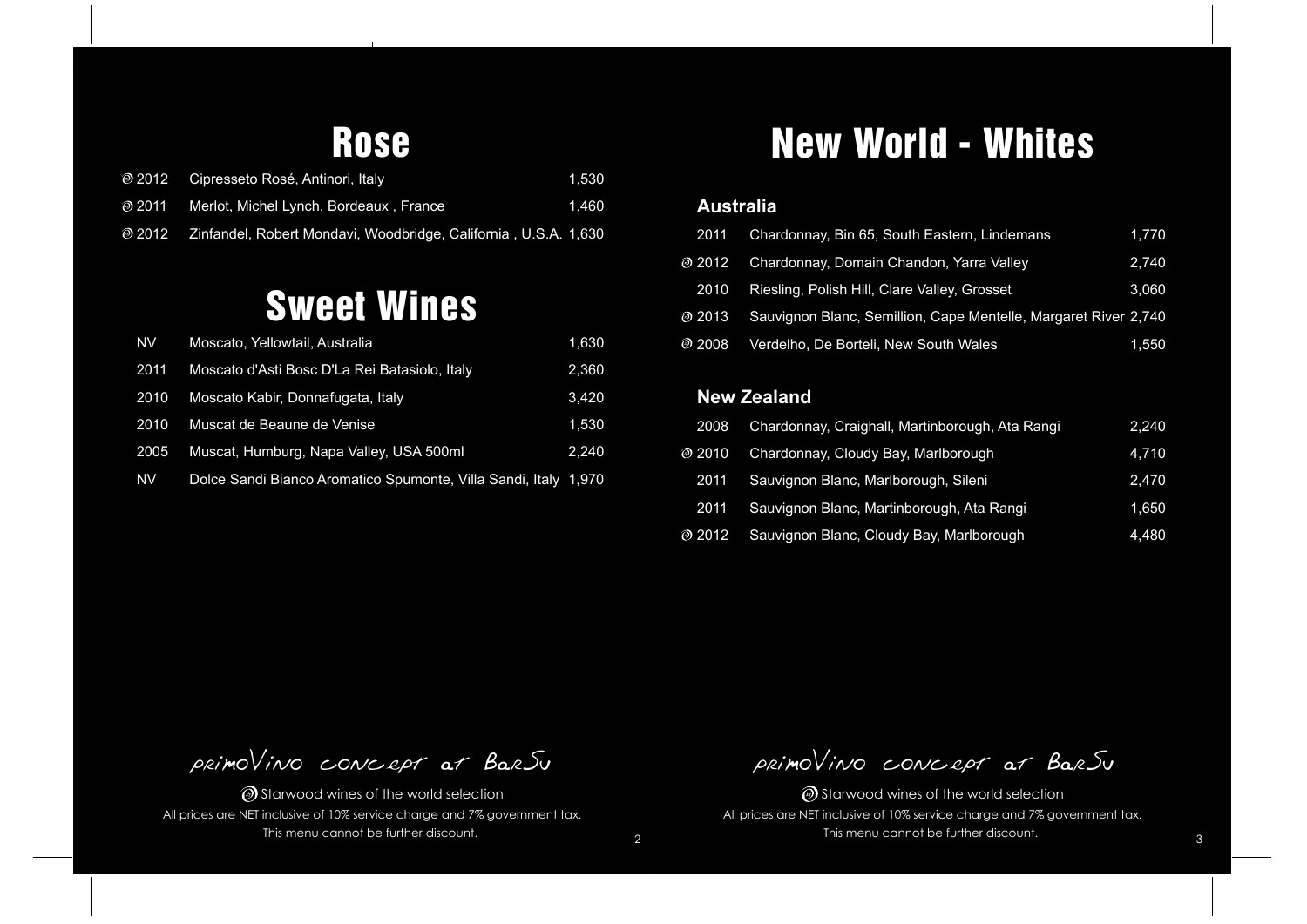$\odot$  Starwood wines of the world selection All prices are NET inclusive of 10% service charge and 7% government tax. This menu cannot be further discount.

4 5 This menu cannot be further discount. **We** Starwood wines of the world selection All prices are NET inclusive of 10% service charge and 7% government tax.

primoVino concept at BarSu primoVino concept at BarSu

## New World - Whites

### **South Africa**

| @ 2012 Chardonnay, Reservado Concha Y Toro, Central Valley | 1,290 |
|------------------------------------------------------------|-------|
| 2009 Gewurztraminer, San Antonio, Casa Marin               | 1,770 |
| 2009 Sauvignon Blanc, San Antonio, Amaral                  | 1,530 |

| 2009 Chenin Blanc, FMC, Stellenbosch, Ken Forrester | 3,300 |
|-----------------------------------------------------|-------|
| @ 2013 Sauvignon Blanc, Two Oceans, Cape's Region   | 1,370 |
| 2007 Sauvignon Blanc, Robertson, Springfield Estate | 3,650 |
| @ 2009 Chenin Blanc, Raats Family, Stellenbosch     | 1,890 |

### **Chile**

### **Argentina**

| @ 2012 Chardonnay, Terrazas, Altos del Plata   | 1,800 |
|------------------------------------------------|-------|
| @ 2010 Chardonnay, Terrazas Reserva, Los Andes | 2,740 |

## Old World - Whites

| <b>Italy</b>  |                                                        | <b>NET</b> |
|---------------|--------------------------------------------------------|------------|
|               | 2012 Chardonnay Altkirch, Colterenzio, Alto Adige      | 1,770      |
|               | 2008 Chardonnay Lowengang, Alois Lageder, Alto Adige   | 4,120      |
|               | 2012 Gavi di Gavi, Villa Sparina, Piemonte             | 1,890      |
|               | 2012 Pinot Grigio, Livio Felluga, Friuli               | 2,240      |
|               | @ 2012 Pinot Grigio, San Angelo Banfi, Tuscany         | 3,300      |
|               | 2010 Sauvignon Winkl, Cantine Terlano, Alto Adige      | 2,240      |
|               | 2011 Soave Classico, Tedeschi, Veneto                  | 1,470      |
|               | 2011 Verdicchio dei Castelli di Jesi, Velenosi, Marche | 1,770      |
|               | 2011 Pinot Grigio, Lungarotti, Umbria                  | 1,300      |
|               | 2011 Vermentino, Poggio al Sasso, Tuscany              | 1,120      |
|               |                                                        |            |
|               | <b>Germany</b>                                         |            |
|               | 2012 Riesling Tradition, Rheingau, Robert Weil         | 1,650      |
|               |                                                        |            |
| <b>France</b> |                                                        |            |
|               | @2011 Sauvignon Blanc, Michel Lynch, Bordeaux          | 1,460      |
|               | 2009 Riesling Reserve, Guastave Lorentz, Alsace        | 3,300      |

2008 Chablis Montmains 1er Cru, Louis Latour 5,800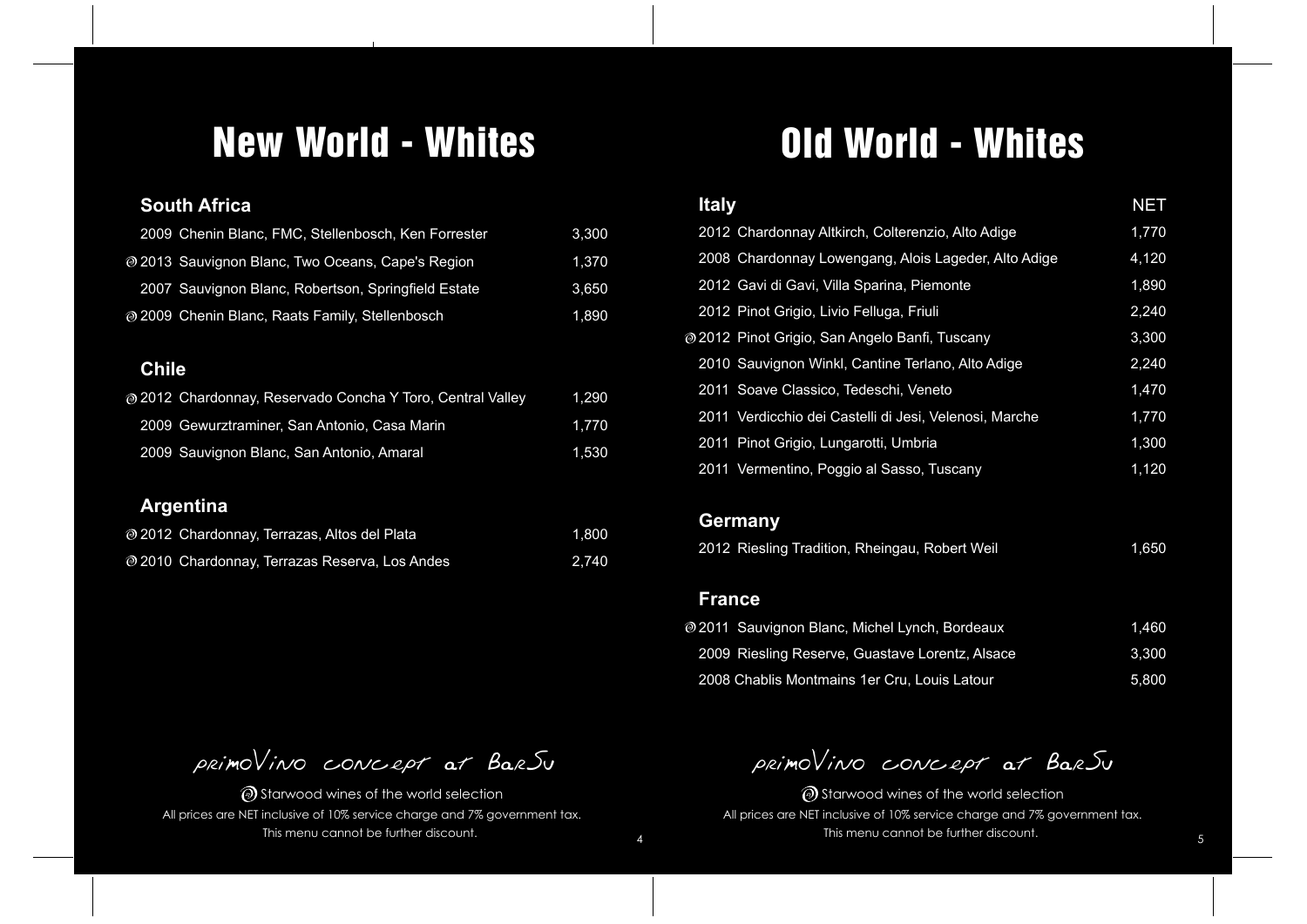$\odot$  Starwood wines of the world selection All prices are NET inclusive of 10% service charge and 7% government tax. This menu cannot be further discount.

6 7 This menu cannot be further discount. **Starwood wines of the world selection** All prices are NET inclusive of 10% service charge and 7% government tax.

primoVino concept at BarSu primoVino concept at BarSu

## Old World - Reds

| <b>Italy</b> |                                                   | <b>NET</b> |
|--------------|---------------------------------------------------|------------|
| 2008         | Barbera D'Asti Ca' Di Pian La Spinetta, Piemonte  | 2,000      |
| 2008         | Barolo, Massolino, Piemonte                       | 3,420      |
| 2004         | Barolo Vigneto Cerequio, Batasiolo, Piemonte      | 6,480      |
| 2007         | Brunello di Montalcino, Casanova di Neri, Tuscany | 5,300      |
| 2011         | Cabernet Sauvignon, Cabernet Franc,               |            |
|              | INO Vendemmia San Patirgnano, Emilia Romagna      | 1,770      |
| ම 2012       | Chianti Rufina, Nipozzano, DOCG, Frescobaldi      | 4,120      |
| 2010         | Chianti Classico, Fonterutoli, Tuscany            | 2,000      |
| 2009         | Chianti Riserva, Da Vinci, Tuscany                | 1,770      |
| ම 2009       | Crognolo, Setteponti, Super Tuscany               | 2,000      |
| 2010         | Le Serre Nuove, Tenuta dell' Ornellaia, Bolgheri  | 3,420      |
| 2009         | Montecucco Rosso Riserva, Colle Massari, Tuscany  | 4,120      |
| 2007         | Masseria Maime, Tormaresca, Puglia                | 3,180      |
| 2010         | Mediterra, Poggio al Tesoro, Bolgheri             | 2,950      |
| 2010         | Orma, Setteponti, Bolgheri                        | 4,480      |

## Old World - Reds

| <u>litaly</u> |                                                    |       |
|---------------|----------------------------------------------------|-------|
| 2012          | Badiola Toscana Mazzei, Italy                      | 1,570 |
| 2006          | Rosso del Conte, Tasca D'Almerita, Sicilia         | 2,700 |
| 2011          | Rosso di Montalcino, Casanova di Neri, Tuscany     | 2,950 |
| 2010          | Sito Moresco, Gaja, Piemonte                       | 3,650 |
| 2010          | Tignanello, Antinori, Super Tuscany                | 9,180 |
| 2009          | Vino Nobile di Montepulciano, La Bracesca, Tuscany | 2,950 |
| 2008          | Rosso Piceno Breciarolo Gold, Velenosi, Marche     | 2,710 |

#### **France**

| 2010   | Chateau Boyd-Cantenac, Margaux, Bordeaux  | 6,850 |
|--------|-------------------------------------------|-------|
| @ 2009 | Chateau Faugeres, Saint-Emilion, Bordeaux | 4,360 |
| 2010   | Gigondas, Domaine du Pesquier, Rhone      | 2,710 |
| 2006   | L'Esprit de Font Caute, Alain Chabanon    | 2,340 |

### **Spain**

@ 2006 Reserva, Marques de Riscal, Rioja **1998 1998 1999 1999 1999** 4,360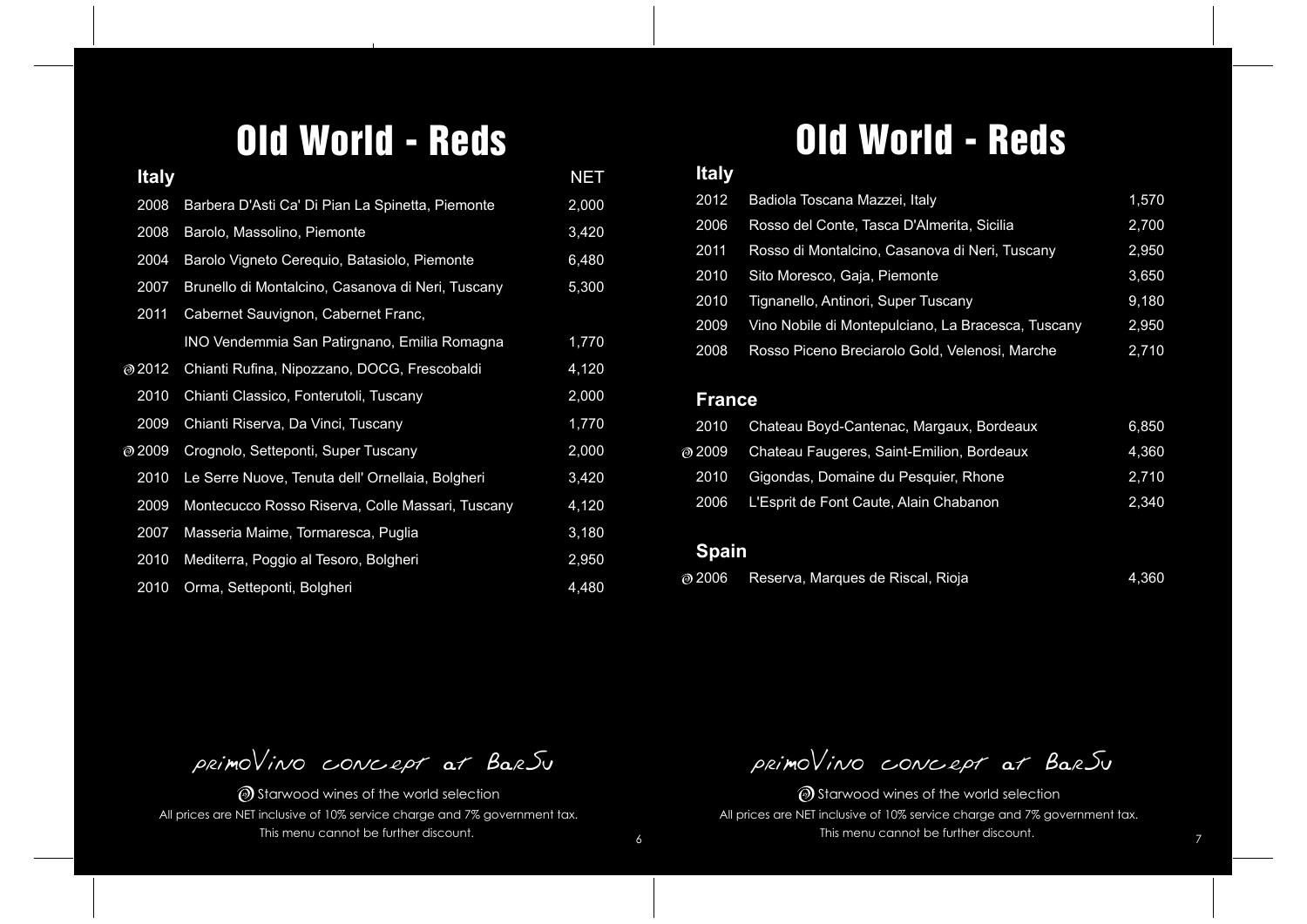$\odot$  Starwood wines of the world selection All prices are NET inclusive of 10% service charge and 7% government tax. This menu cannot be further discount.

8 9 This menu cannot be further discount.  $\circledR$  Starwood wines of the world selection All prices are NET inclusive of 10% service charge and 7% government tax.

| Valley, Sanama             | 1,530 |
|----------------------------|-------|
| ua Valley, Errazuriz 2,000 |       |
|                            | 1,650 |
| al Valley                  | 1,460 |

primoVino concept at BarSu primoVino concept at BarSu

## New World - Reds

| <b>Australia</b>                                                | <b>NET</b> |
|-----------------------------------------------------------------|------------|
| 2008 Cabernet Sauvignon, Barossa Valley, Heritage               | 1,530      |
| @ 2010 Cabernet Sauvignon, Penfolds Bin 9                       | 2,240      |
| 2012 Shiraz, Cabernet, Penfolds Private Release, Barossa Valley | 1,720      |
| @ 2010 Shiraz, Domaine Chandon, Heathcote                       | 2,490      |
| 2008 Shiraz, Favourite Son, Coonawarra Valley, Parker           | 1,650      |
| 2010 Shiraz, Grenache, Wallace, Barossa Volley, Glaetzer        | 2,000      |
| @ 2011 Shiraz, Torbreck Woodcutter's, Barossa Valley            | 2,150      |
|                                                                 |            |

### **Chile** 2011 Cabernet Sauvignon, Reserve, Rapel 2010 Carmenere, Estate Reserva, Aconcagua 2011 Merlot, Rapel Valley, Anakena @ 2012 Merlot, Sunrise Concha Y Toro, Central

#### **New Zealand**

| 2013 Pinot Noir, Cellar Selection, Hawke's Bay, Sileni | 2,470 |
|--------------------------------------------------------|-------|
| 2010 Pinot Noir, Waipara Valley, Pegasus Bay           | 3,300 |
| 2011 Pinot Noir, Martinborough, Ata Rangi              | 3,450 |

### **South Africa**

| 2008 Cabernet, Merlot, Paul Sauer, Stellenbosch Kanonkop | 2,360 |
|----------------------------------------------------------|-------|
| 2009 Pinotage, Paarl, Fairview                           | 2,240 |
| 2012 Shiraz, Fairview, Coastal Region                    | 1,800 |
| 2005 Cabernet Franc, Cabernet Sauvignon, Merlot,         | 3,420 |
| Stellenbosch, Morgenster                                 |       |

#### **U.S.A.**

| 2009 Zinfandel, Carignan, Petite Sirah, Lytton Springs | 2,590 |
|--------------------------------------------------------|-------|
| 2011 Zinfandel, Sonoma Country, Joel Gott              | 3,890 |

## New World - Reds

### **Argentina**

| @ 2011       | Cabernet Sauvignon, Terrazas, Altos del Plato | 1,800 |
|--------------|-----------------------------------------------|-------|
| 2009         | Cabernet Sauvignon, Ultra, Mendoza, Kaiken    | 3,420 |
| 2009         | Malbec, Ultra, Mendoza, Kaiken                | 3,420 |
| $\odot$ 2011 | Malbec, Terrazaz Reserva, Mendoza             | 2,740 |

## Port Wines

Taylor's Tawny Taylor's Ruby

|                | Glass | <b>Bottle</b> |
|----------------|-------|---------------|
| Taylor's Tawny | 250   | 3,750         |
| Taylor's Ruby  | 250   | 3,750         |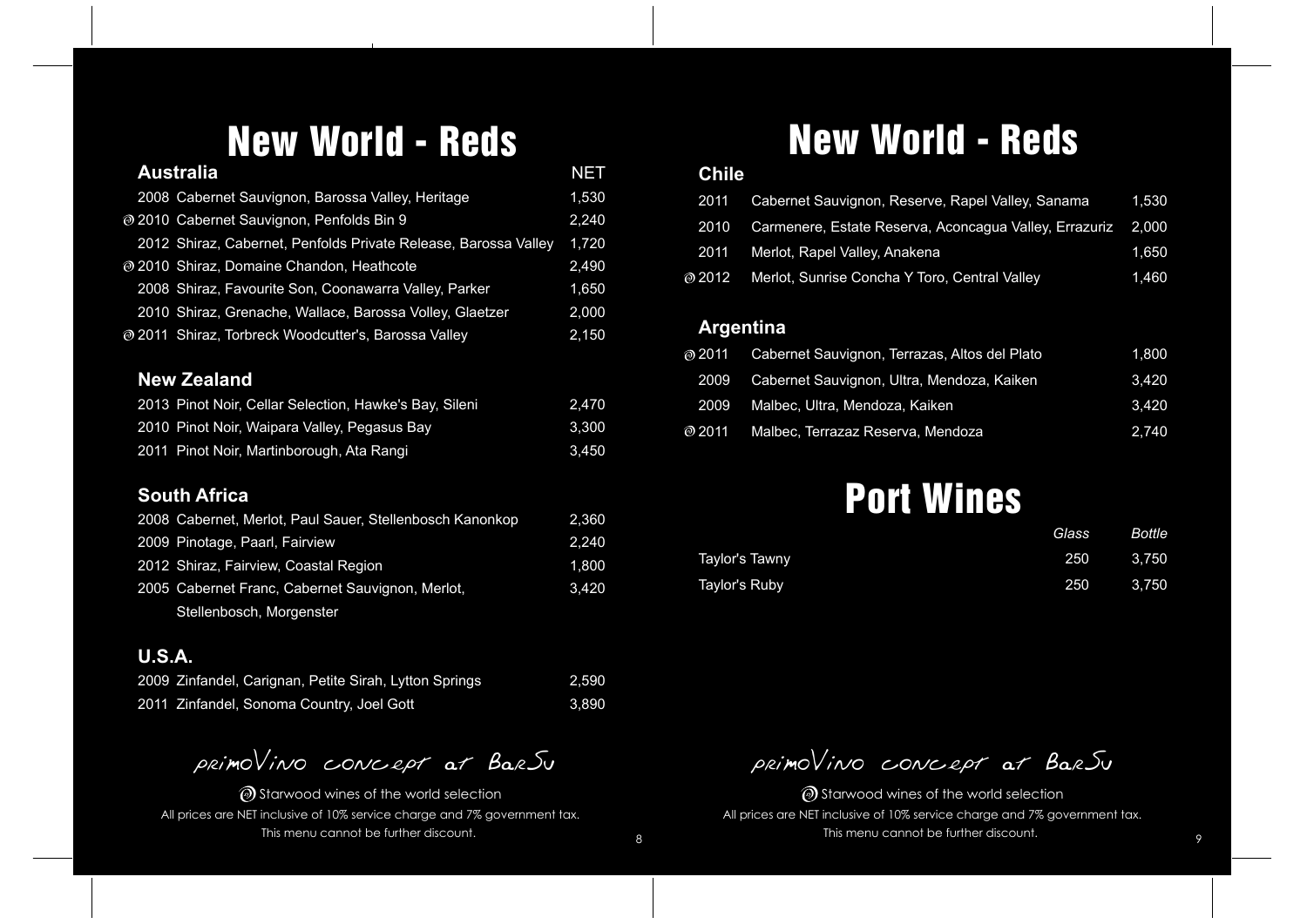$10$  and  $11$ ALL PRICES ARE NET Inclusive of 10% service charge and 7% government tax. Special discounts for the Grande Club Members

Premium Cachaça, Cranberry Juice, Sugar & Limes Think Brazilian Carnival and then wax your throat with it…

> ALL PRICES ARE NET Inclusive of 10% service charge and 7% government tax. Special discounts for the Grande Club Members

| <b>The Luxury Collection Cocktails</b>                            | 290 | From the 'Ministry of Cocktails'<br>at Sheraton Grande Sukhumvit    | 290 |
|-------------------------------------------------------------------|-----|---------------------------------------------------------------------|-----|
| <b>Vada Gimlet</b>                                                |     |                                                                     |     |
| Tanqueray gin, Chili lemongrass syrup, Lime juice.                |     | <b>TickleBerry</b>                                                  |     |
|                                                                   |     | Smirnoff Raspberry, Banana Liquor, Mint Leaves,                     |     |
| <b>Buona Vita</b>                                                 |     | Orange Juice, Sugar & Lime                                          |     |
| Buona Vita, Campari, Grapefruit juice, Elder flower cordial.      |     | A Tickle-Berry-Ferrry soothing shore lines extra merry              |     |
| <b>Last Cocktail</b>                                              |     | <b>Mandarin Cosmo</b>                                               |     |
| Rosemary infused with Tanqueray gin,                              |     | Orange infused with Ketel One Vodka, Cointreau,                     |     |
| Pear puree, Lemon juice, Prosecco.                                |     | Lime & Cranberry Juice                                              |     |
| From the 'Ministry of Cocktails'                                  | 290 | It never gets tired, get carried away!                              |     |
| at Sheraton Grande Sukhumvit                                      |     | <b>Tom Yum Yum!</b>                                                 |     |
|                                                                   |     | Ketel One Vodka Tom Yam flavored, Lime Juice & a whole lot of fire! |     |
| <b>Peach Me Up Please!</b>                                        |     | Thailand shaken and straight up! Why eat it if you can drink it?    |     |
| Ketel One Vodka, Fresh Peach Puree & Manao Soda                   |     |                                                                     |     |
| "Life is a Peach"!                                                |     | <b>Racketeer</b>                                                    |     |
|                                                                   |     | Ketel One Vodka, Fresh Pineapple,                                   |     |
| <b>Midnight Mood</b>                                              |     | <b>Basil &amp; Ginger Root</b>                                      |     |
| Havana Club 7 Rum, Apricot Brandy, Lime & Cordial                 |     | Someone will go to jail for this one                                |     |
| Just a heavenly sip with a note of almonds, the perfect nightcap. |     |                                                                     |     |
| <b>Lady Killer</b>                                                |     |                                                                     |     |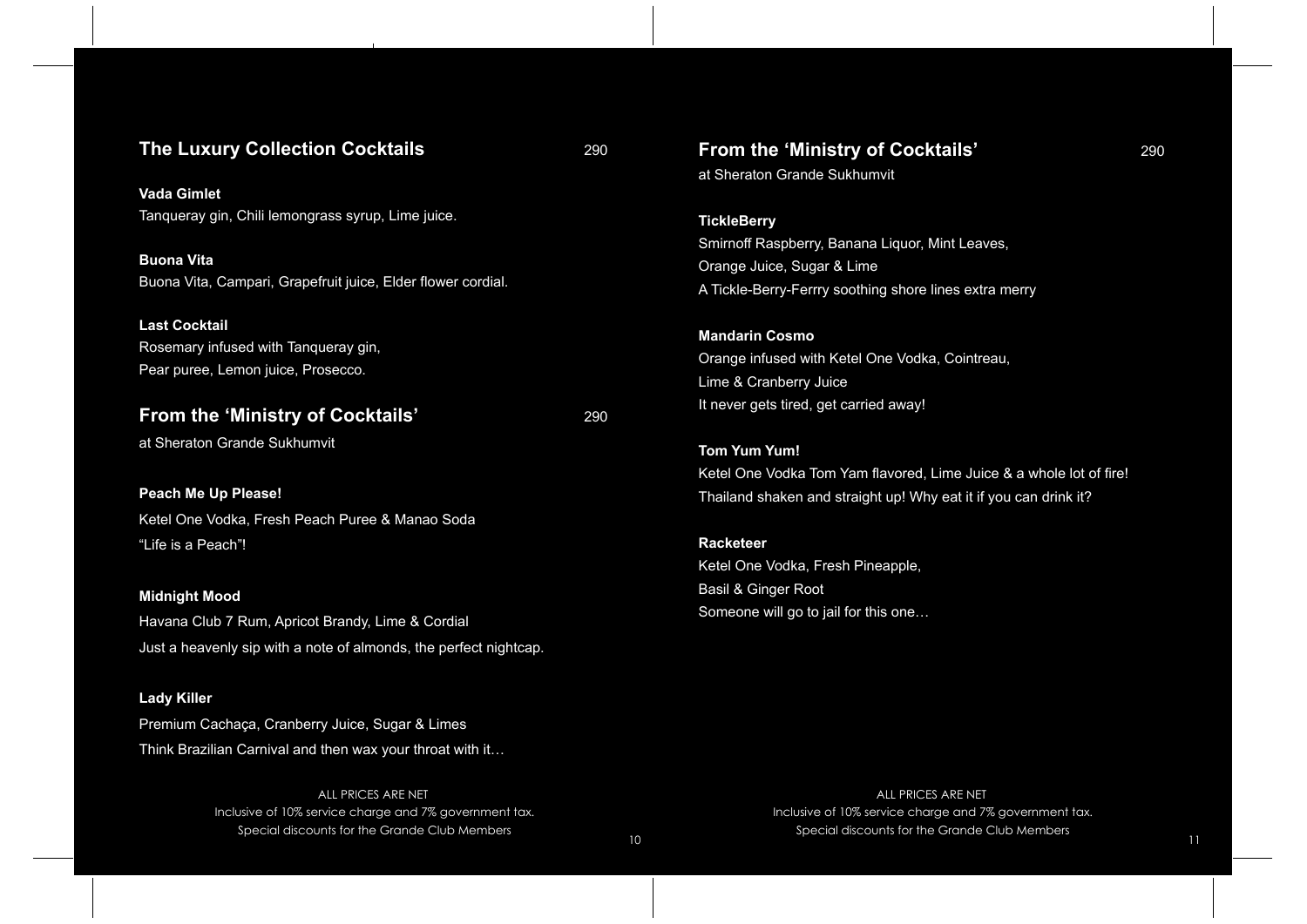| <b>Premium Cocktails</b>         | 300 | <b>Long Drink</b>                              | 290 |
|----------------------------------|-----|------------------------------------------------|-----|
| The Sapphire                     |     | <b>Singapore Sling</b>                         |     |
| <b>Fruit Martini</b>             |     | Long Island Iced Tea                           |     |
| <b>Espresso Martini</b>          |     | Sex On The Beach                               |     |
| <b>French Martini</b>            |     | Sea Breeze                                     |     |
| Lychee-Politan                   |     | Mai Tai                                        |     |
| Chocolate Martini                |     | <b>Bloody Mary</b>                             |     |
| Zombie                           |     | Mojito (Classic, Peach, Raspberry, Strawberry) |     |
| <b>Magarita Deluxe</b>           |     | Pina Colada                                    |     |
|                                  |     | Sangria                                        |     |
| <b>Classic Martini Cocktails</b> | 290 | Harvy Wallbanger                               |     |
|                                  |     | <b>Tom Collins</b>                             |     |
| Cosmopolitan                     |     | Mint Julep                                     |     |
| Manhattan                        |     | <b>Blue Hawaii</b>                             |     |
| Side Car                         |     | <b>Tequila Sun Rise</b>                        |     |
| Apple Martini                    |     |                                                |     |
| Gimlet (Vodka or Gin)            |     |                                                |     |
| Classic Martini (Vodka or Gin)   |     |                                                |     |
| Alexander                        |     |                                                |     |
| Rob Roy                          |     |                                                |     |
| Grasshopper                      |     |                                                |     |
| Gibson                           |     |                                                |     |



ALL PRICES ARE NET Inclusive of 10% service charge and 7% government tax. Special discounts for the Grande Club Members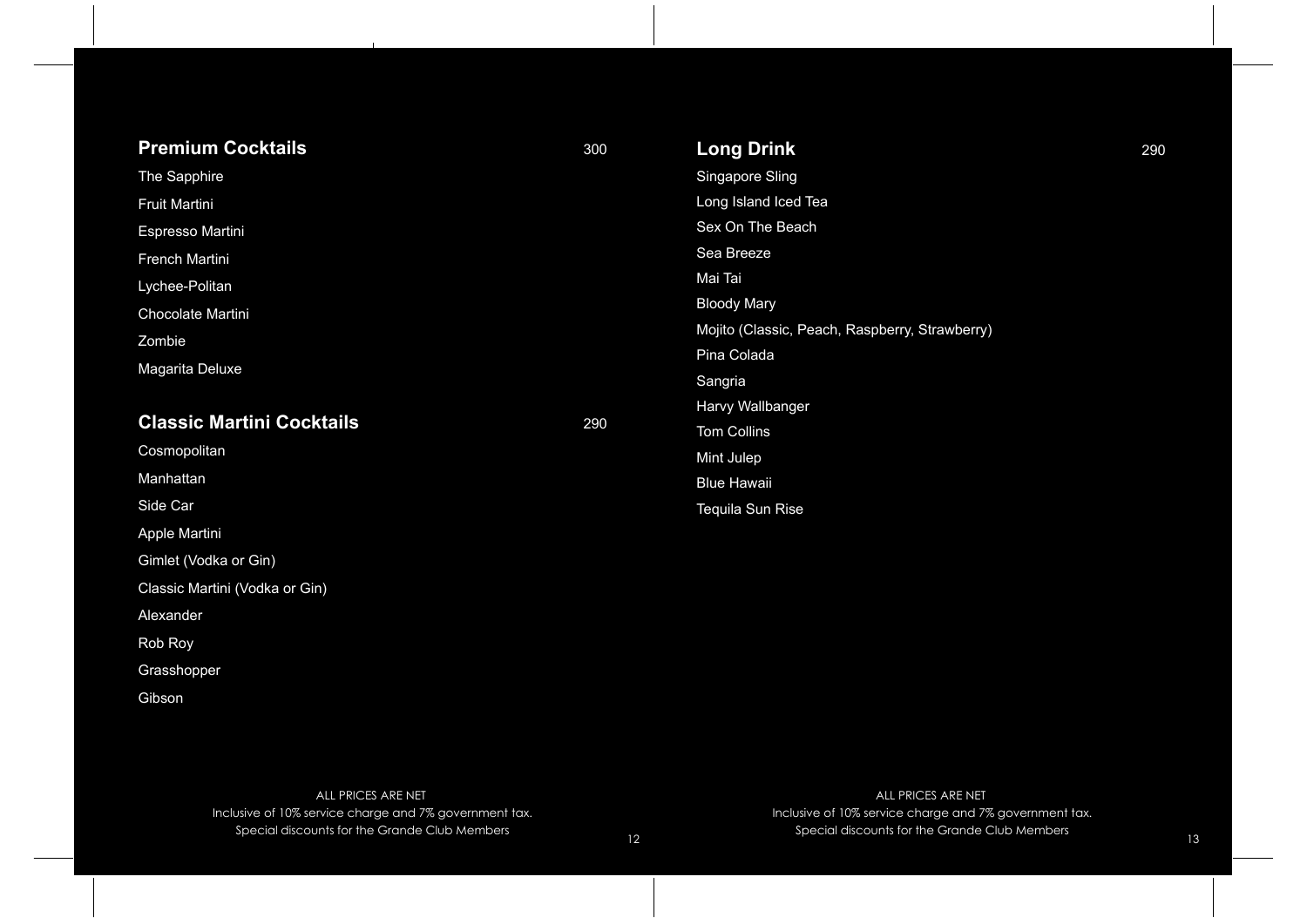#### **Classic Cocktails** 290

| <b>Old Fashioned</b>                           |
|------------------------------------------------|
| <b>Rusty Nail, Black Russian</b>               |
| White Russian, Caipirinha                      |
| Caipiroska, Kamikaze                           |
| Margarita or Daiguiri                          |
| (Classic, Peach, Mango, Strawberry, Raspberry) |

#### **Shots and Shooters** 290

B 52, Jager Bomb Lemon Drop, Candy Corn Chocolate Cake, Three Wise Men Woo Woo

### **Virgin Cocktails** 190

**Audace** *750ml* 1,000 **Atra** *750ml* 1,000 **Admiral**  $750$ *ml* 1,000 **Nebra** *750ml* 1,000 **Morgana** *750ml* 800

Florida, Fruit Punch Mojito, Colada Barsu, Mary Sherry Temple Safe Sex on The Beach

### **Fruit Smoothies** 190

Mango, Lynchee Water Melon, Pineapple Orange, Lime

### ITALIAN ARTISAN BEER *Bottle* **Oppale** *750ml* 1,000

(Highly hopped top-fermented beer) Note of caramel and toffee with herbaceous sensations and fruity hints of ripe pineapple. Well-balanced between caramel and bitter finish

(Strong, spiced alcohol) Hints of citrus fruit, warm yellow flowers, almond and peach in syrup

14 and the collection of the collection of the collection of the collection of the collection of the collection of the collection of the collection of the collection of the collection of the collection of the collection of ALL PRICES ARE NET Inclusive of 10% service charge and 7% government tax. Special discounts for the Grande Club Members

(Brown alcohol) Roasted, with hints of coffee, chocolate, locust bean, walnut-flavored liqueur and touches of damp barrel staves, light liquorice, ripe medlar and caramel.

(Ruby red, top-fermented beer) Cured and caramelised with herbaceous hints and slight acidity due to the burnt caramel malt.

(Strong, amber-colored and top-fermented beer) It offers soft aromas of white flowers, caramel and lastly a gentle spiciness

(Birra col fondo)

ALL PRICES ARE NET Inclusive of 10% service charge and 7% government tax. Special discounts for the Grande Club Members